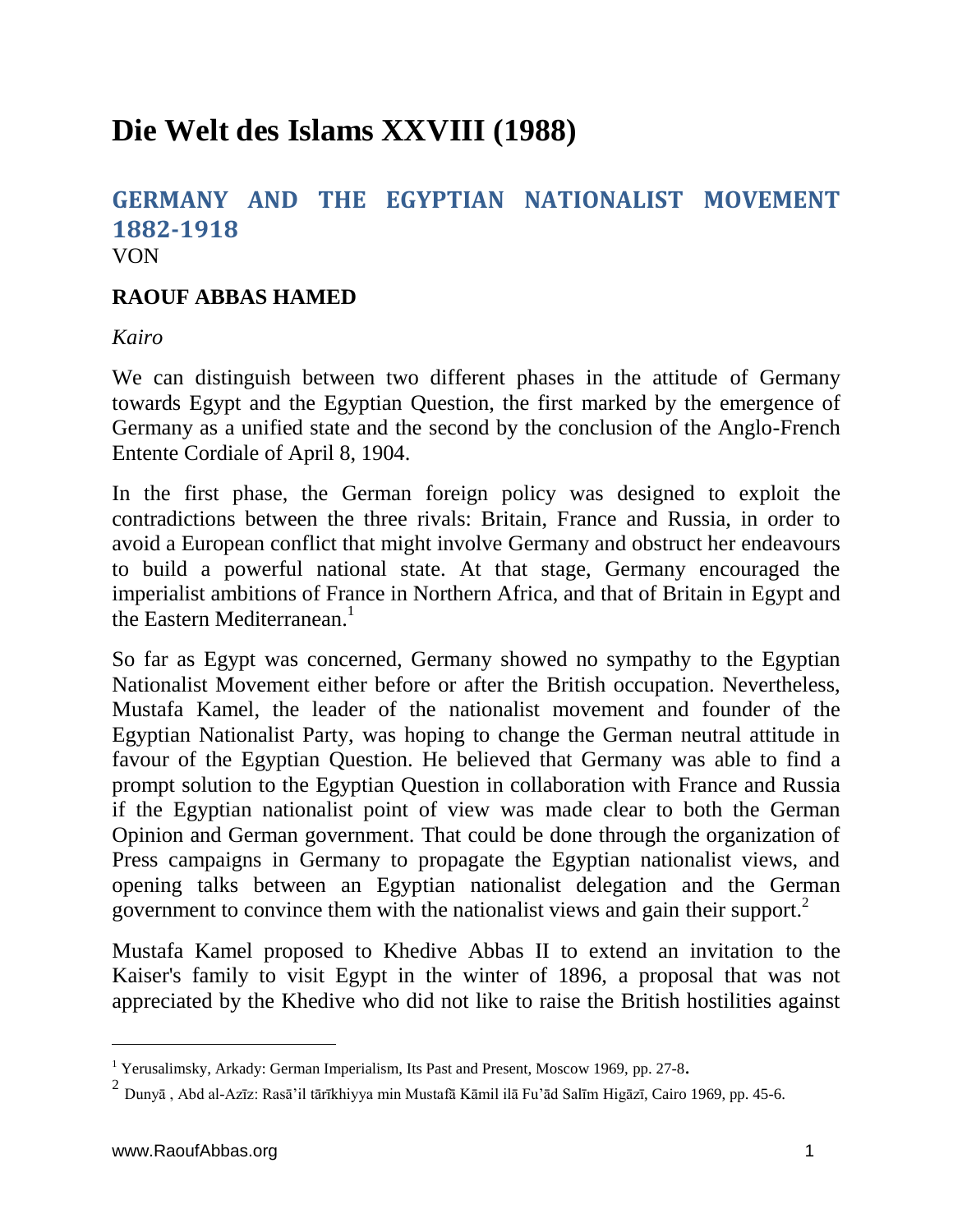him. Mustafa Kamel thought that such invitation would favour the Kaiser and associate him with the Egyptian nationalist views. If that was accompanied by a well-organized Press campaign in three influential German newspapers, a miracle could be done and the German attitude towards the Egyptian Question might be favourable to the Egyptian national aspirations.<sup>3</sup>

Although Khedive Abbas II was not in complete agreement with Mustafa Kamel's views, the latter did not lose hope in changing the German negative attitude. He paid two visits to Berlin in January and April 1897. In his first visit, he made a statement to the newsmen in which he explained the Egyptian Question and requested the German Opinion's support. He appealed to the German Government, as well, for support and called for a positive action towards the Egyptian Question. <sup>4</sup> But the German response to Mustafa Kamel's activities in Berlin was negative, and he had to exclude Germany from his endeavours to gain the support of the contradictive European Powers. Certainly, Germany was not then ready to act against the British interests in Egypt by adopting a favourable attitude towards the Egyptian nationalist movement.

By 1900, the international political arena witnessed certain changes that gradually paved the way for the second phase in the German policy towards Egypt and the Egyptian Question. Germany's policy of exploiting the contradictions between her rivals; Britain, France and Russia, suffered a major setback. German imperialism took advantage of the Boer War to penetrate deeper into Turkey and China in an endeavour to elbow out Britain. Hence, the Anglo-German naval rivalry, the beginning of the British policy of encircling Germany and the Moroccan crisis.

Soon, after the Russo-Japanese War started or, more precisely, on April 8, 1904, Britain and France concluded an agreement recognizing Britain's "right" to Egypt and France's "right" to press her claims in Morocco. <sup>5</sup> Germany waged opposition against the Entente Cordiale, but Britain assured her that her interests in Egypt would be safeguarded and German trade with Egypt would receive the most favourable treatment if she gave her recognition to the British interests in Egypt and ceased to act against the British occupation there. The dispute was settled by exchanging notes through diplomatic channels.<sup>6</sup>

However, the Anglo-German imperialist antagonism at the turn of the early twentieth century was not only the prelude to the First World War, but also to the

l

<sup>3</sup> Mustafa Kamel to Khedive Abbas II, September 19, 1895.

<sup>4</sup> al-Rāfi'ī, 'Abd al-Rahmān: Mustafā Kāmil, Cairo 1962, pp. 92,98.

 $<sup>5</sup>$  Yerusalimsky: op. cit., pp. 35, 54.</sup>

<sup>&</sup>lt;sup>6</sup> Mansfield, Peter: The British in Egypt, New Abbot 1973, pp. 104-5.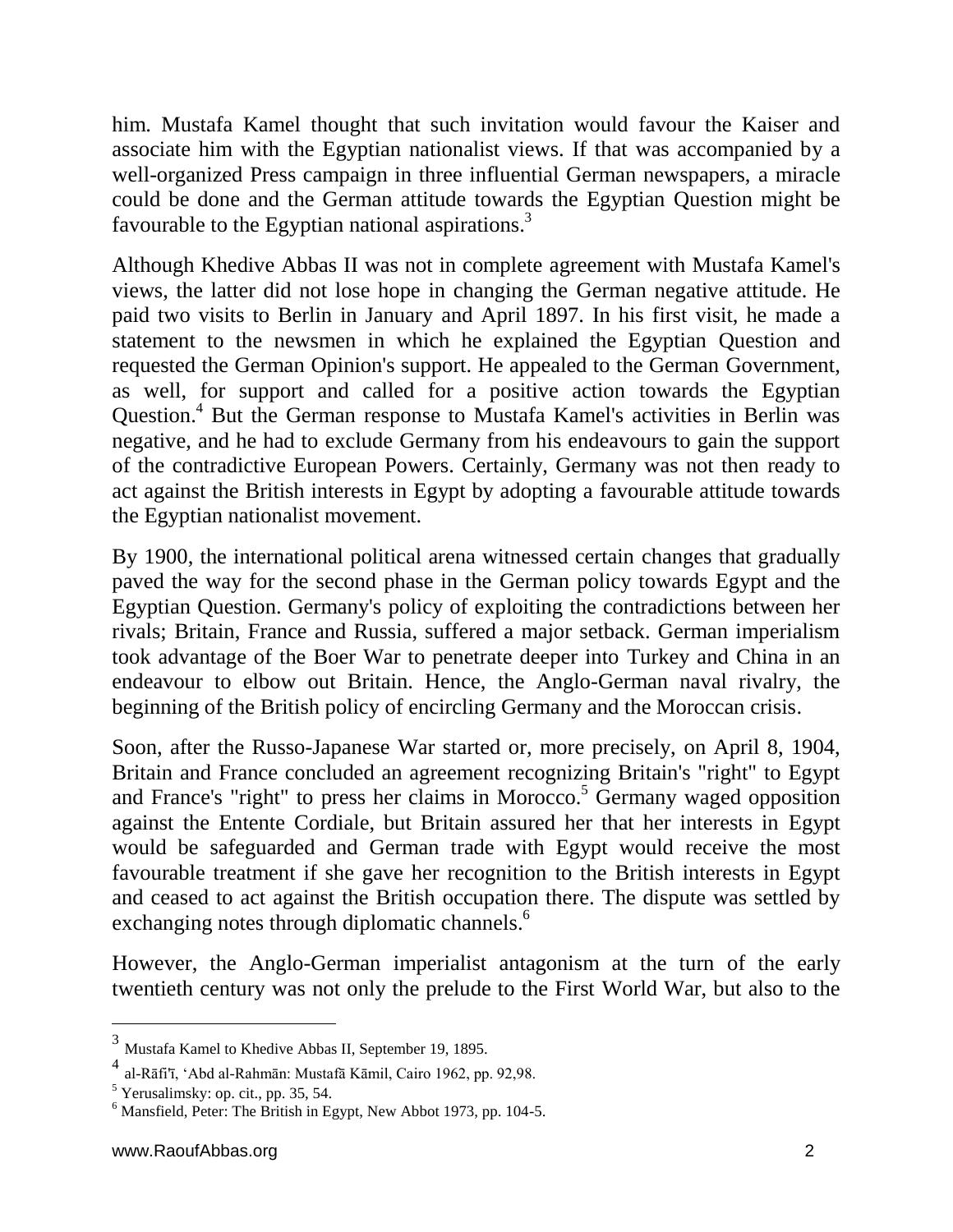second phase of Germany's policy towards Egypt and the Egyptian nationalist movement.

As early as 1905, Ghazi Mukhtar Pasha, Turkish High Commissioner in Egypt, had declared that "with twelve army corps in Syria, and the Germans at our back, it should not be difficult to turn the English out of Egypt".<sup>7</sup> In 1905, Baron Oppenheim, known to the British as "the Kaiser's spy", organized a large reception for the nationalist leader Mustafa Kamel in Berlin. He was also in close touch with Mukhtar Pasha, and was known to lose no opportunity of reminding the Egyptian nationalist Press of the syllogism that Islam was threatened with extinction by Europe, that Britain and France were at the head of the anti-Islamic movement, that the Sultan was the last hope of the faithful and that Germany was the friend of the Sultan and therefore the only Muslim-minded European Power. <sup>8</sup>

When, in March 1909, the British occupation authorities in Egypt pushed the Egyptian Government towards the reinforcement of the Press Law of 1881, in order to control the nationalist Press and put an end to the severe campaigns against the British occupation policies, Germany declared her discontent. In that occasion the German Press launched a campaign against British policy in Egypt. The Kölnische Zeitung attacked, in June 19, 1909, the British Agent in Egypt, denied his claims about the necessity of that law and supported the right of the Egyptians to express their opposition to the British occupation and to call for a constitutional government. 9

Meanwhile, the German Government was involved in the matter, when *Misr-el-Fatat*, the influential organ of the Egyptian Nationalist Party, sought the Capitulations' protection by passing its ownership, nominally, to a German citizen. Since April 5, 1909, the Paper bearing the name of August Kuhn as owner launched its severest campaign against the British policy and the pro-British government without being liable to the Press Law.<sup>10</sup>

The British Government had no other choice but to appeal to the German Government for the application of the Egyptian Press Law of 1881 on the Germanowned newspaper in Egypt. But the latter refused on grounds that the Powers did not assent to its promulgation, and claimed that foreigners, owing to their privileged position under the Capitulations, were exempt from the criminal jurisdiction of the Egyptian Government. Germany declared that she had no

l 7 Storrs, Ronald: Orientations, London 1937, p. 141

<sup>8</sup> . Ibid., p. 141.

<sup>9</sup> FO. 407/174, Goschen to Grey, June 23,1909.

<sup>10</sup> Sabat, Khalil & Others: Hurriyyat al-Sihdfa fi Misr 1798-1924, Cairo 1972, p. 202.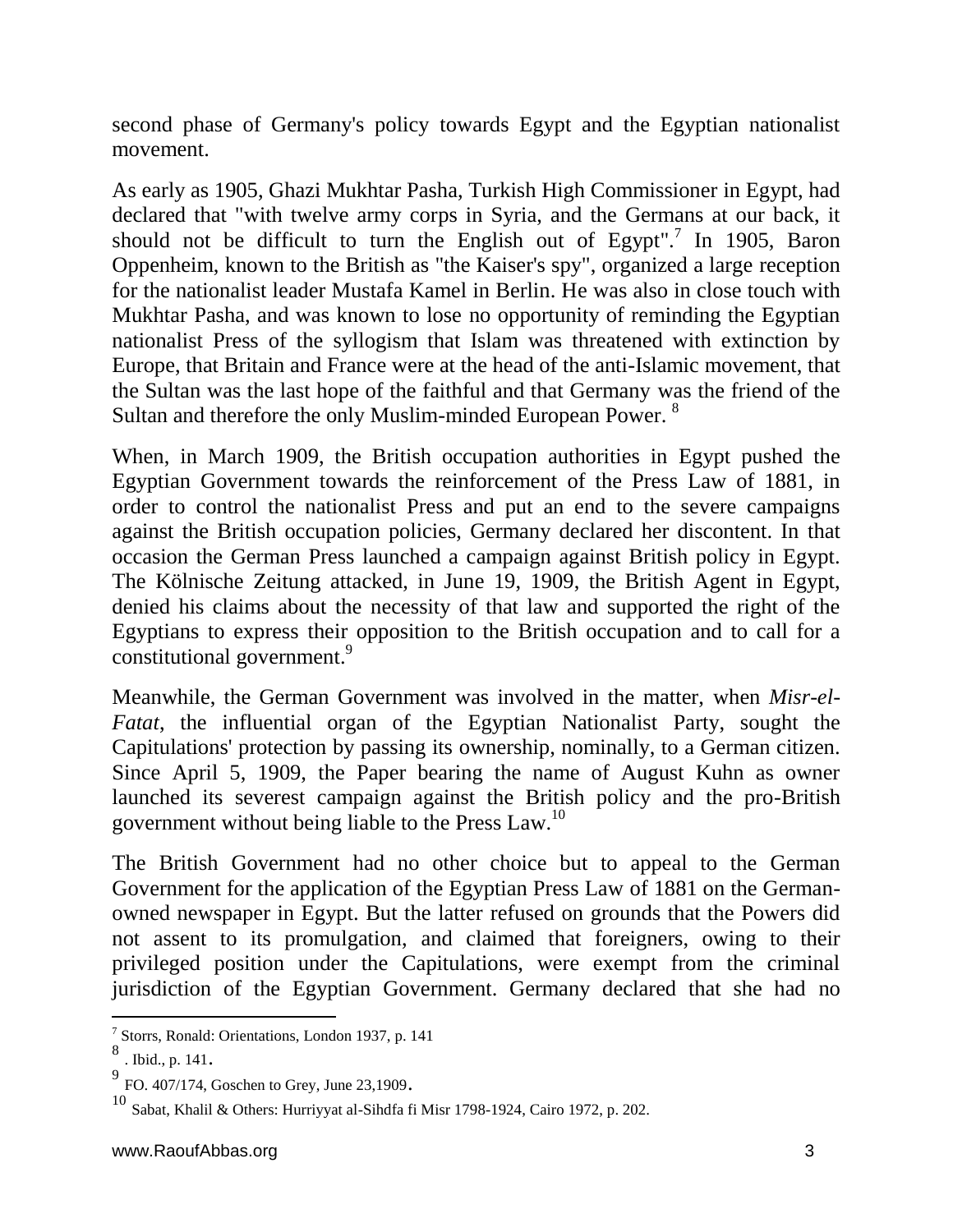intention to act in a manner contrary to the Capitulations and insisted that no judicial proceedings would be taken against a German journalist before the Egyptian tribunals, and no penalty would be enforced against him even administratively. The German authorities stated that if the Egyptian Government were led to decide upon the closing of the German-owned printing press without recourse to the co-operation of the German Consulate in Cairo, the material interests of the proprietor would be safeguarded by his liberty to appeal to the Mixed Tribunals for redress of the damage that he might consider himself to have incurred. $11$ 

Eager to reach a compromise, the British ambassador to Berlin Sir E. Goschen presented a memorandum to the German Government declaring that the Egyptian authorities would be able to recognize Kuhn's ownership of *Misr-el-Fatat* if he applied to the Egyptian Ministry of Interior for license recommended by the German Consulate in Cairo. Since such application was conditional in the Press Law, article 7, any affirmative answer would mean that the German Government had no objection on the application of the Law on the German-owned newspapers. Baron Schön the German Foreign Minister informed Sir Goschen the British Ambassador that Germany cannot take any action before consulting with the interested Powers. 12

However, talks were resumed between the two parties in which Goschen reminded Schön with the German secret Note of June 19, 1904 stating that the German Government would not ask the British to decide a certain date for evacuation of Egypt, describing the case as a matter of native security due to the agitations caused by *Misr-el-Fatat*'s campaign, and urging the German government to refrain from supporting the case of Kuhn who was in fact a nominal owner of the Paper. He stated that the Egyptian Government would be obliged to act against the Paper in application of the Press Law regardless the official German views.<sup>13</sup>

The German authorities had no other choice but to request the British Government to postpone any action to be taken in Cairo until they received formal response from Germany. In August 3, 1909, Kuhn the nominal owner of *Misr-el-Fatat* informed the Press Department of the Egyptian Ministry of Interior that he had obtained an appointment in a German factory and was leaving Egypt. He added that he had presented *Misr-el-Fatat* and its printing offices to its old staff. At the same time, Count Metternich, the German Ambassador to London, informed the

l  $11$  FO. 407/174, Graham to Grey, August 8,1909

<sup>12</sup> F.O. 407/174, Goschen to Grey, June 14, 1909.

 $13$  F.O. 407/174, Goschen to Grey, June 23, 1909.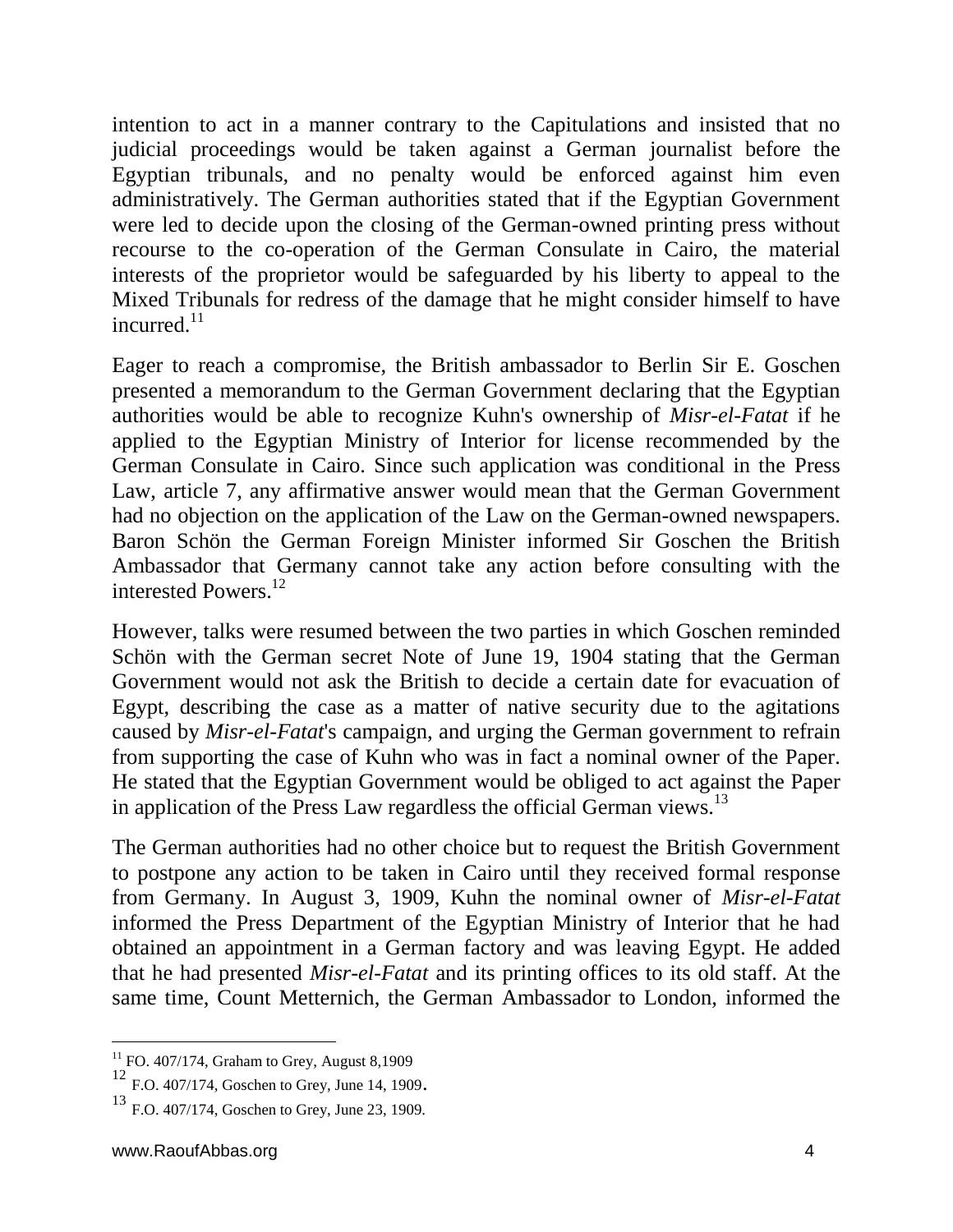Foreign Office that Kuhn had been ordered to leave Egypt when the German authorities realized that his property title was not proper, and the Egyptian authorities might be free to take any action against *Misr-el-Fatat.*

*Misr-el-Fatat* had since to appear with Kuhn's name as proprietor on the title page. Having the notion that the real owners were looking for a substitute to Kuhn, the authorities requested the editor to remove the name in question, and to furnish to the Press Department all information with regard to the Paper as required by the Press Law.<sup>14</sup> Deprived of the German protection, the real proprietors of *Misr-el-Fatat* responded to the authorities, changed their tone when dealing with the British policy in Egypt and shifted from direct to indirect critique.<sup>15</sup>

If Germany acted in different way and force was employed, the Egyptian Government would be involved in Anglo-German incident. In Berlin again, Baron Schön had assured the British Ambassador that Germany was anxious to oblige over the abolition of the Capitulatkions and persuade the other Powers to agree. At the same time, he had answered the Italian Ambassador that the "great Powers should fast to what they had got". $^{16}$ 

The assassination of Butrus Ghali Pasha the Egyptian Premier by an extreme nationalist in February 1910, gave the British authorities valuable opportunity to eliminate the nationalist movement. A special political police department was created to tighten the scale of nationalist activities, detain the nationalist cadres and suppress opposition. Such situation obliged the suspected nationalist cadres to find refuge abroad. Some of them went to Germany where they had been welcomed.

Thus, Germany continued to show her sympathy to the Egyptian nationalist movement but without causing serious troubles to the British occupation. When Muhammed Farid, the successor of Mustafa Kamel in the leadership of both nationalist movement and the Egyptian Nationalist Party, visited Berlin in the autumn of 1910, he was warmly received by the German Opinion. He was invited to a meeting organized by the Colonial Club to lecture on the Egyptian Question. The meeting had been opened by a speech from Dr. Weigelt who expressed the Germans' sympathy with the Egyptian nationalist cause, then followed by Farid and some other Egyptian Nationalists. The meeting was reported by the German Press and Farid had satisfaction of the results.<sup>17</sup>

l

<sup>14</sup> F.O. 407/174, Graham to Grey, August 8, 1909.

<sup>15</sup> Sabat & Others: op. cit., pp. 210-11.

 $16$  Storrs: op. cit., p. 141.

<sup>&</sup>lt;sup>17</sup> Farid, Muhammad: Mudhakkirdti baed al-Hijra (Memoirs), note No 2, p. 50.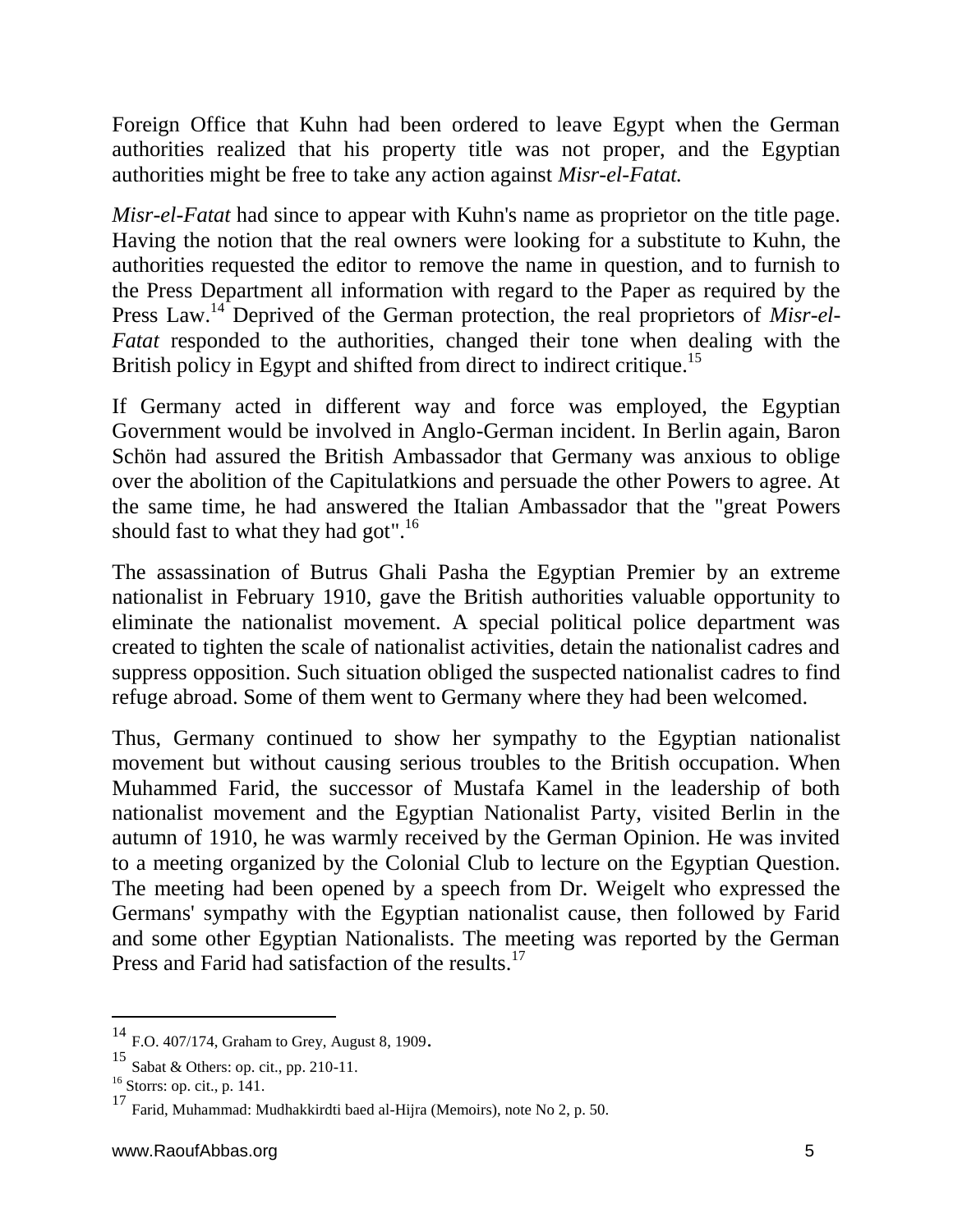Hence, the relations between Germany and the Egyptian nationalist movement were cemented, and by the declaration of the First World War the climax of their mutual co-operation was reached.

At the beginning of the War, there had been a wave of anti- British and Germanophil feeling among the Egyptians. Strong anti- British sentiments were common, and the Anglo-Russian Alliance was traditionally distasteful alike to Muslims and to the powerful Austro-Jewish families of Alexandria. But the wealthier stratum who gained much from the occupation's economic policies, understood that even if the legends of German brutality and colonial repression were exaggerated, their advent would signify at best the substitution of unknown for a known evil. The most striking features of the opposition factions were the apparent vigour and thoroughness with which the middle-class; Turco-Circassians, lawyers, students and nationalist journalists had absorbed, and continued to impart to others, the doctrine of affectionate and even passionate interest in and expectation of German success. For them, Germany was the one great Power that had befriended Islam without acquiring an acre of Muslim territory, and the Kaiser's Syrian journey, and his noble generosity in providing two battleships in place of those maliciously and at the last moment withheld by the British when most needed, were cited as evidence of Germany's unanimity to Islam.<sup>18</sup>

On the other hand, Germany had the notion that Egypt was particularly susceptible to an explosive mass uprising, for in Egypt the precedents of the Urabi and Mahdist revolts already existed. Kaiser Wilhelm was unshakably convinced that a surprise offensive against the Suez Canal would touch off enough unrest to disrupt British communications throughout the entire Near East. But whether or not the revolt gained momentum, the German High Command favoured any offensive capable of paralyzing the Canal even temporarily, thereby undermining the Allied war effort in Europe-their major concern.<sup>19</sup>

It was the reason behind German endeavours to attract the leadership of the Egyptian nationalist movement to a broad field of mutual co-operation. The nationalist leaders were then in exile, itinerant between European countries and Istanbul, since the British occupation authorities had launched their elimination campaign against the Nationalist Party.

At the beginning of the War, Muhammed Farid made his headquarters in Istanbul when he was approached by the German Embassy there. In September 11, 1914, Weber the oriental secretary informed Farid that Germany was ready to supply the

l

 $18$  Storrs: op. cit., p. 154.

<sup>&</sup>lt;sup>19</sup> Sachar, Howard: The Emergence oj the Middle East 1914-1924, London 1970, pp. 39-40.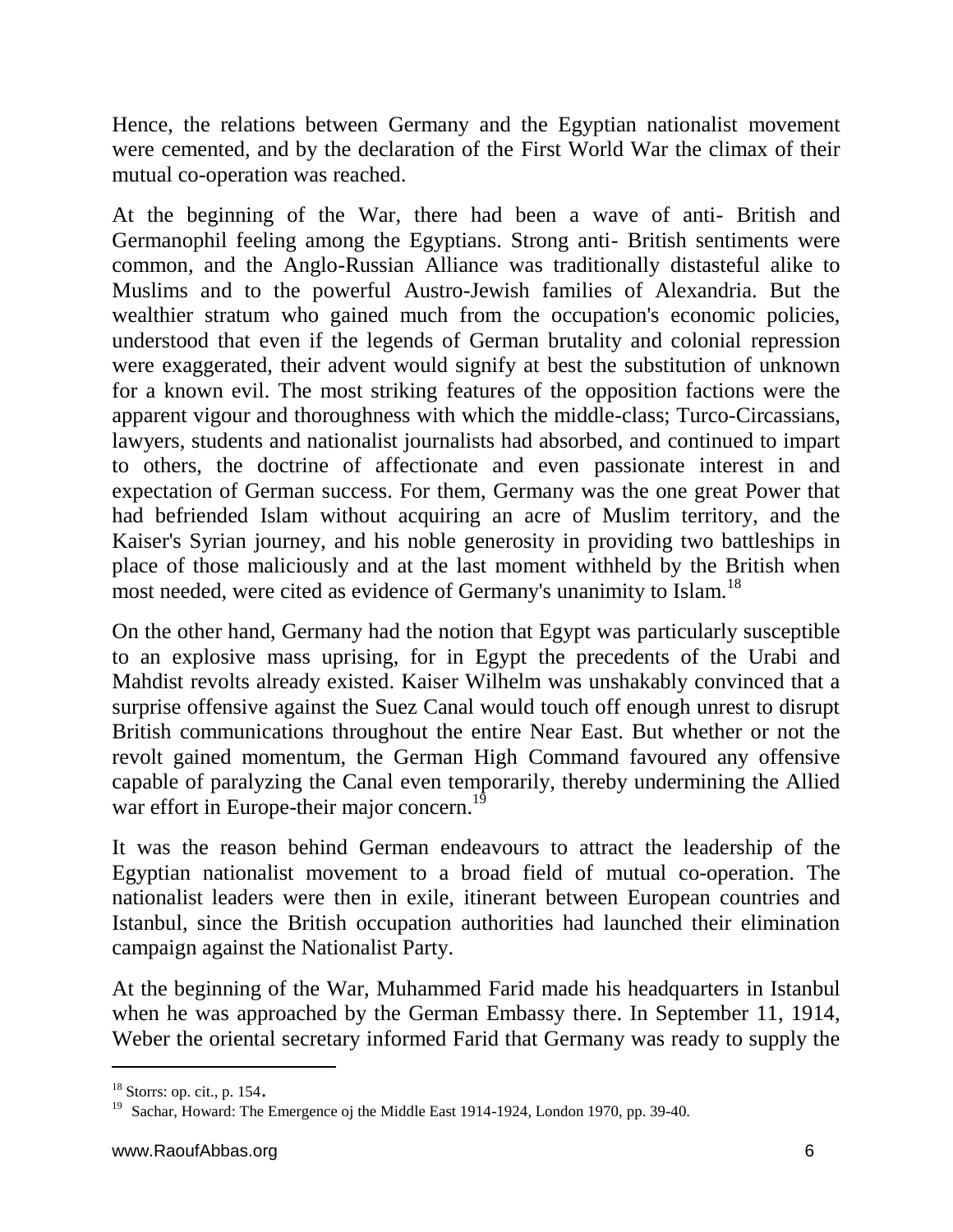Egyptian nationalists with armaments and military experts if they could revolt against the British.<sup>20</sup> Such generous offer that never realized, convinced Muhammed Farid to bet on Germany thinking that victorious Germany could help the Egyptian nationalist aspirations owing to her interests in the Suez Canal and influence in Istanbul.

Muhammed Farid had suspicions about the post-war intentions of the Committee of Union and Progress (C.U.P.) towards Egypt. Through discussions with the leading figures of the C.U.P. government, he sensed that they wanted to withdraw the privileges bestowed on Egypt by the firmans of 1841, 1873 and turn her into a mere province controlled by the Turkish government in Istanbul. Such apparent intentions widened the gap between the C.U.P. and the leadership of the Egyptian Nationalist Party and brought the latters close to Germany thinking that they might use the German influence in Istanbul to safeguard the autonomous rights of Egypt. $^{21}$ 

In that direction, Farid persuaded Khedive Abbas II who was then in Switzerland, to have an audience with the Kaiser to gain his support to the Egyptians' nationalist aspirations.<sup>22</sup> Since the British announced his deposition for collaborating with their enemies, the Khedive was hesitant to show his links with Germany. He was afraid that the British might confiscate his property in Egypt if he made such initiative. Thus, he stayed in Switzerland for two years trying not to commit himself to either side, and embezzling large sums provided by the Germans to purchase controlling shares in the leading Paris newspapers through his financial agent Polo Pasha.<sup>23</sup>

Having lost hope in the Khedive, Farid took the initiative and opened discussions with the Germans through their ambassador to Vienna in December 1914, expressing fears of the Egyptian nationalists concerning the C.U.P.'s policies and requesting Germans to use their good offices to persuade the Ottomans to issue a declaration of intentions regarding Egypt. Such declaration might assure the Egyptians about the future of their country if the autonomous rights of Egypt were formally confirmed. Farid complained to the Germans of the grand vezir

<sup>20</sup> Farid: op. cit., note No 3, p. 88.

 $21$  Ibid., No 4, p. 112-13.

<sup>22</sup> Ibid., p. 110.

<sup>23</sup> Goldschmidt, Arthur: The Egyptian Nationalist Party 1882-1919. in Holt (ed.): Political and Social Change in Modem Egypt, London 1968, p. 329.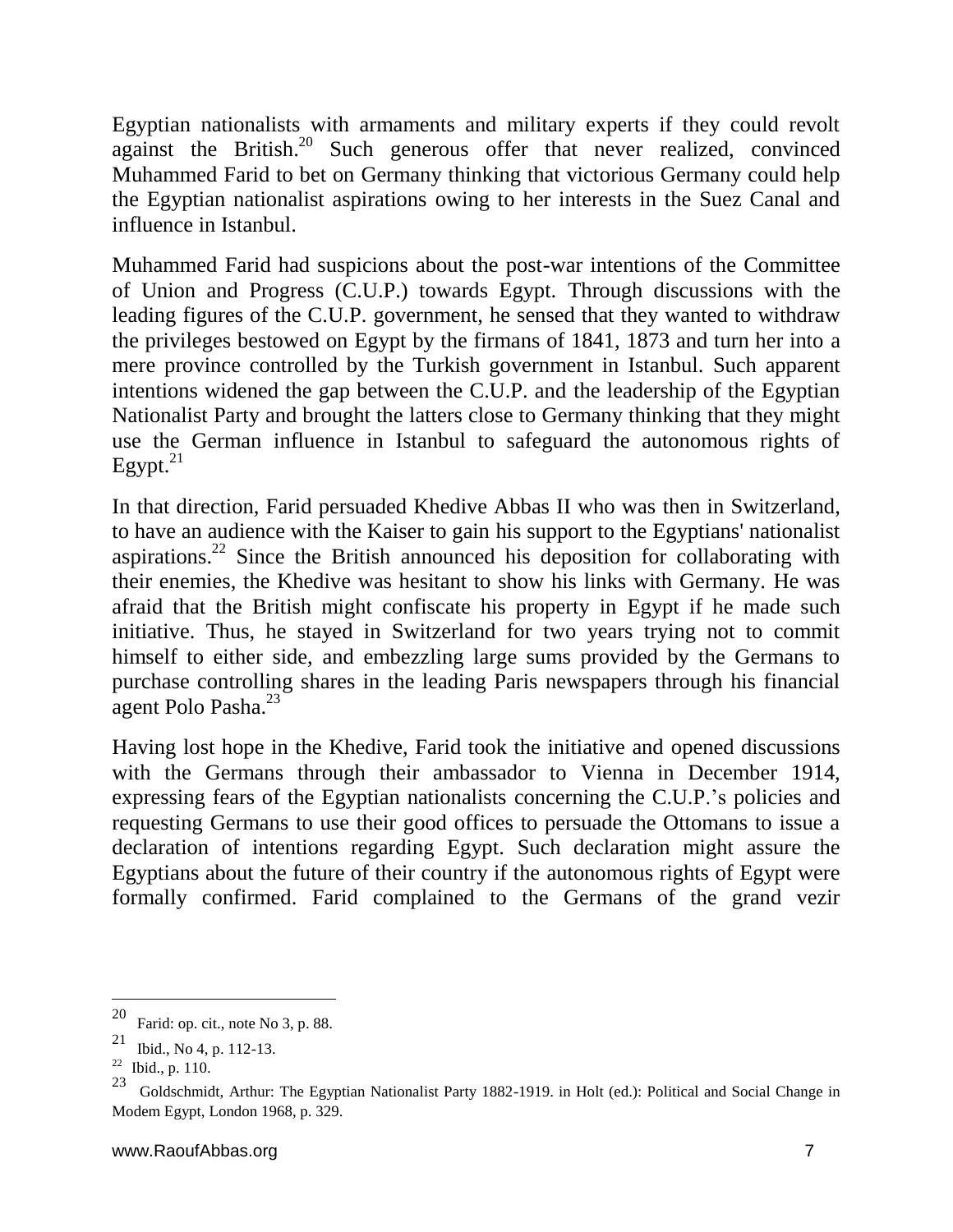Muhammed Said Halim Pasha who was obstructing the nationalist activities to promote his own claims to the Egyptian Khedivate.<sup>24</sup>

When he visited Berlin in January 1915, Muhammed Farid resumed discussions with Zimmermann, the under-secretary of Foreign Affairs. He warned Zimmermann that if the Anglophil Halim Pasha kept his position as grand vezir, the Germano-Turkish war effort will be endangered. He again explained the necessity of promulgating an Ottoman Declaration (*irāda saniyya*) to confirm the autonomous privileges of Egypt. Zimmerman gave his word that the Egyptian nationalist views would be considered and the Ottoman Declaration on the future of Egypt would be issued in the suitable time.<sup>25</sup>

It did not take much to issue the *irāda saniyya* which had been announced by Sultan Muhammed V in February 12, 1915.<sup>26</sup> 1t seems that the Germans could convince their Turkish allies of the necessity of its promulgation to assure the Egyptians concerning the future of their country and gain their support to the military campaign on the Suez Canal which was in preparation.

In a meeting with the German ambassador in Istanbul, Muhammed Farid was informed that "the main target of the campaign was to liberate Egypt from the British occupation and to give the Egyptians an opportunity to elect their own government at their convenience".<sup>27</sup> Therefore, Farid believed that the Egyptian Nationalists should participate in the "liberation campaign", make efforts to communicate with the nationalist secret societies in Egypt and supply them with armaments; such problems could not be solved without German co-operation.

Again, Farid went to Berlin in May 1915, where he conferred with Wesendonck the chief of the Near Eastern Section in the Ministry of Foreign Affairs. He discussed with the German diplomat the question of smuggling armaments into Egypt and was informed that the matter would be under careful investigation by the German authorities who might refer to Farid for further information whenever they make a decision concerning that matter. $^{28}$ 

Three weeks later, Baron Oppenheim the well-known expert of Arab and Egyptian affairs, was despatched to Syria in a mission to activate the pro-German propaganda and to find a way for communication with the secret nationalist

 $24$  Farid: op. cit., No 4, p. 111.

 $^{25}$  Ibid., p. 113.

 $26$  Ibid., p. 118.

 $^{27}$  Ibid., pp. 115-16.

 $^{28}$ Ibid., p. 132.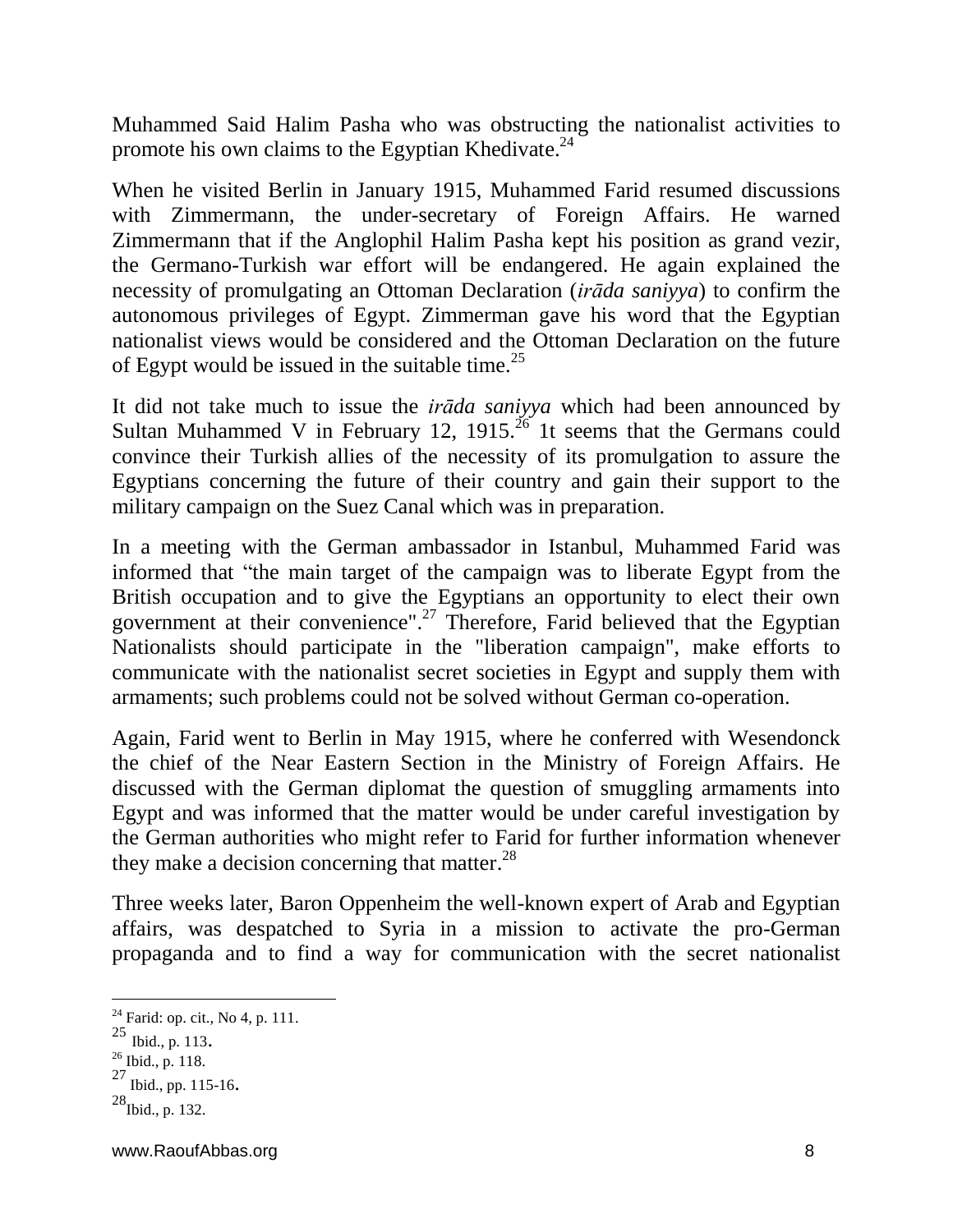societies in Egypt and smuggling armaments into the country. In Istanbul, he studied with Farid the question of armaments and communications with Egypt, but without crucial results. Farid's Memoirs, our source of information about the nationalist contacts with Germany do not provide farther details.

However, the Germans were thinking of a surprise offensive against the Suez Canal to disrupt British communications throughout the entire Near East, thereby undermine the Allied war effort in Europe. They were not thinking of Egypt's liberation and organization of an Egyptian armed resistance against the British so far as the military campaign could fulfill their strategic targets. Within those limits, Germany tried to exploit the Egyptian nationalist aspirations in serving her strategic aims without certain commitments.

When Muhammed Farid suggested to Zimmermann in January 1916, that some leading nationalists including himself might go to Syria to escort the campaign and despatch publications to Egypt from there in collaboration with the German Air Force, Zimmermann hesitated to give a prompt affirmative response, claiming that Djemal Pasha refused to accept high-ranking German Staff officers in his Command, and that Germany was finding great difficulty in dealing with the Turks concerning the campaign.

Although Zimmermann told Farid that he appreciated what the latter had mentioned regarding the necessity of having Egyptian civil experts to be beside the military command when they enter Egypt to form a native government, and informed Farid in January 22, 1916 that instructions were given to the German ambassador in Istanbul to facilitate Farid's departure to Syria, Baron Oppenheim who was acting in conformity with the German Foreign Ministry could convince Farid to give up the idea.<sup>29</sup>

After the failure of the Suez Canal campaign, Germany's interest in Egypt diminished and she became more likely to freeze contacts with the Egyptian nationalist leadership. When Muhammed Fared applied for a German entry visa in November 1916, he had to wait for two months, and he could not receive affirmative answer before writing to Zimmermann who became minister of Foreign Affairs.<sup>30</sup> Farid understood that the Germans behaved in such manner in favour of the C.U.P. government with whom the Egyptian nationalists were on bad terms.

<sup>29</sup> Ibid., No 7, p. 188.

<sup>30</sup> Ibid., No 8, pp. 222, 226.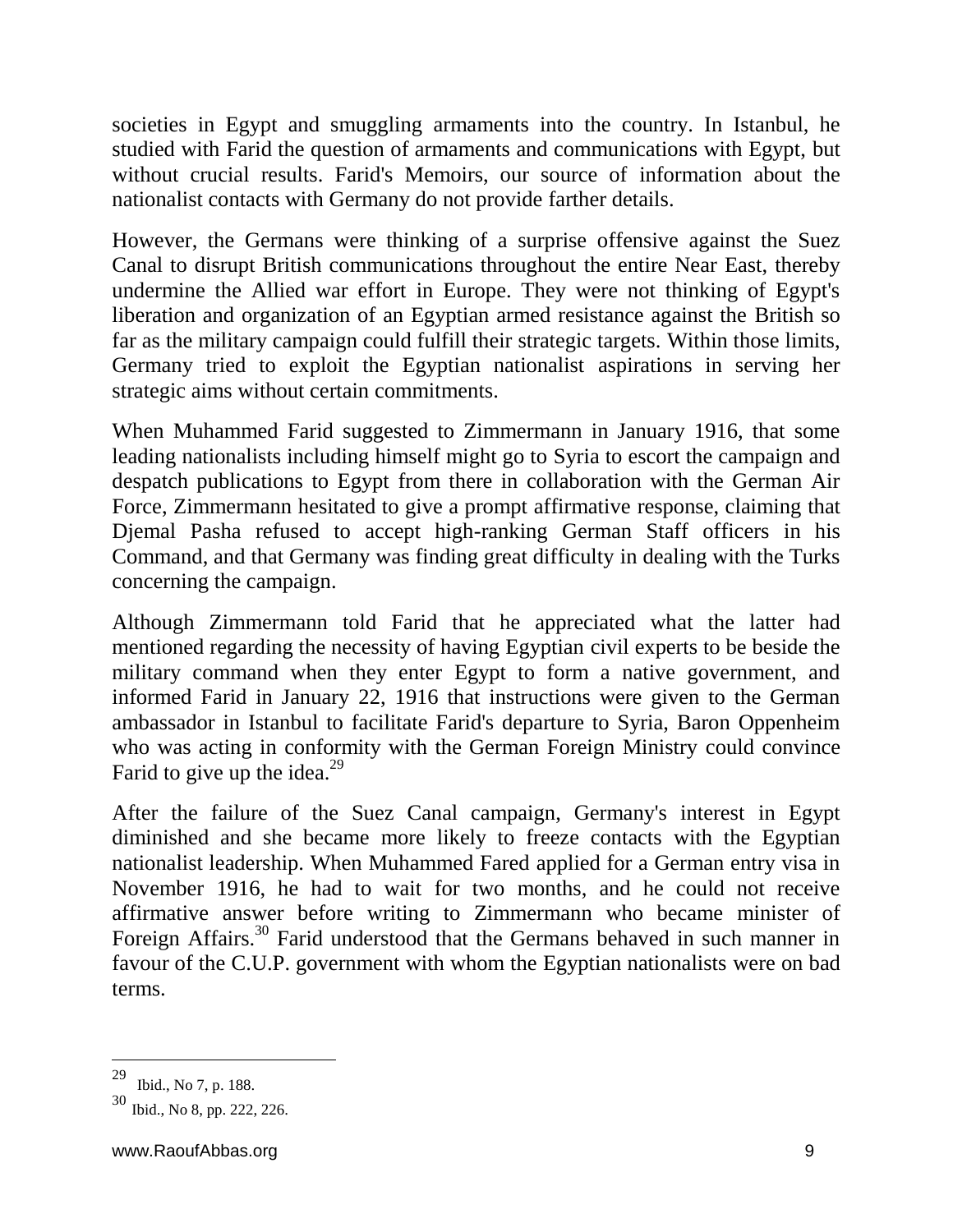However, the German Foreign Ministry did not sever relations with the Egyptian nationalist leadership, the Foreign Minister Zimmermann gave Muhammed Farid two audiences in January and May 1917, when the latter transferred his headquarters to Berlin. Farid's main concern was to convince the German minister of the necessity of a second campaign on Egypt, but Zimmermann told him that the military situation would not allow even thinking of such campaign, and that elevating submarine war against Britain and France would bring them to their knees; thus Germany can dictate whatever settlements she likes including that of Egypt.

When Farid expressed the Egyptian Nationalists' fears of neglecting reference to Egypt in the communications exchanged between Germany and U.S.A. on the peace proposals while reference was made to Ireland and India, Zimmerman claimed that Egypt had been included in the German general proposals concerning North Africa. But Farid drew the minister's attention to the importance of Egypt to the German interests in the Near East, especially the Suez Canal, that were worth to be considered in such communication. To escape the debate, Zimmermann smiled and said: "We shall correct that mistake whenever we get the opportunity". $31$ 

Feeling that Germany had become less interested in the Egyptian Question, Muhammed Farid and the Egyptian Nationalists appealed to the German political parties and influential politicians for support. Hence, Farid approached certain Reichstag members, leaders of the Socialist, Catholic and German Nationalist parties, and journalists. Through them the Egyptian Nationalists were introduced to the "Wednesday Society", an association of politicians; e.g. statesmen, highranking army and navy officers, bankers, and political parties' leaders.

Muhammed Farid had the notion of convincing the Reichstag members to open a debate on the Egyptian Question, thinking that it might oblige the German Government to declare her policy regarding Egypt. He had no doubt that the Egyptian Nationalists might gain the support of the German political circles if they were given the opportunity to place their case before a meeting of the "Wednesday Society".

In January 30, 1918, Farid and the members of the Administrative Committee of the Egyptian Nationalist Party were invited to dine with the "Wednesday Society" members. The meeting was opened by a speech from Herr Stein the editor of the Vossische Zeitung, followed by Abdul-Malik Hamza who explained the Egyptian

 $31$  Ibid., No 9, pp. 229-231.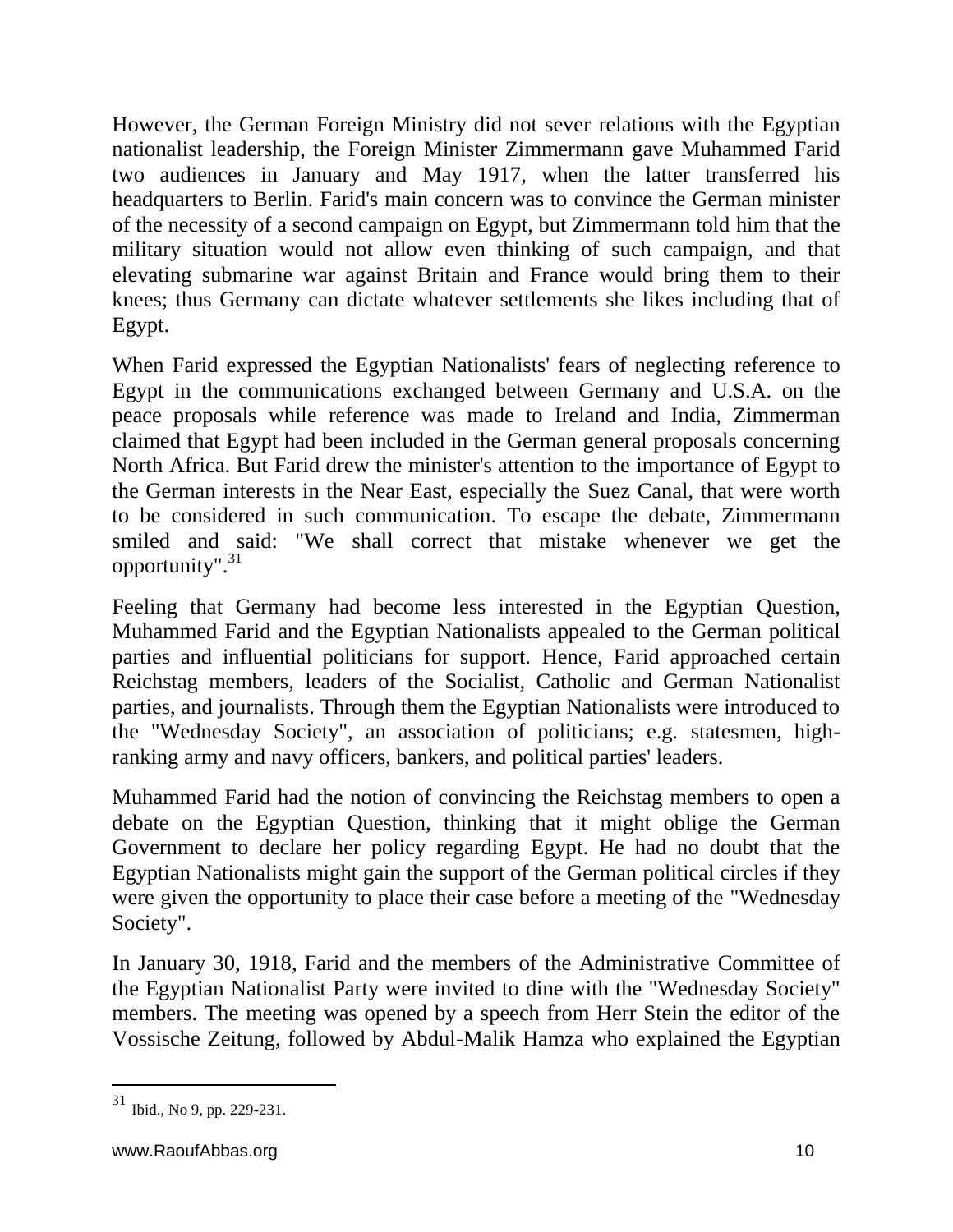Question and the nationalist views in details. The Society members showed their concern when Dr. Paul von Schwabuch, a retired ambassador, criticized his country's policy as regards the Egyptian Question, especially her secret Note to Britain on the Entente Cordiale to safeguard her commercial interests in Egypt without regard to the strategic value of Egypt and the Suez Canal.<sup>32</sup> It was the first time for the Egyptian Nationalists to know about that imperialist bargain.

Meanwhile the German politicians were fully occupied by the War problems when their country was preparing for her last offensive in the West in the spring of 1918. The Reichstag members were busy with the debates on peace with or without annexation. In short, at that time Germans had to solve their own problems before thinking about the others, a fact that was beyond the Egyptian Nationalists' imagination.

Therefore, in April 1918, the Nationalist leaders approached some German politicians to join membership of a Germano-Egyptian association bearing the name of "Egypt Liberation Society". They received affirmative answers from eminent statesmen such as Admiral Alfred von Tirpitz, Stresemann, the Liberal leader, Westarop, the Conservative leader and the Kaiser's brother-in-law, von Schleswig Holstein, who accepted to be president of the Society. But the Society has never been founded due to Germany's critical situation in those decisive months as the defeat was obviously seen.<sup>33</sup>

Nevertheless, the notion of finding way for communication with the nationalist factions in Egypt came out when the Germans were fighting with the Turks their last battle in the East. In co-ordination with the Turks and the leaders of the Egyptian Nationalist Party, the Germans invited Abdul-Rahman Azzam to Berlin in May 1918, where he studied with Muhammed Farid a plan for communication with the Nationalists in Egypt through Tripolitania, which Azzam knew very well since his participation in the Tripolitanian War 1911-1912.

Secretly, Azzam started from Pola, the Austrian port on the Adriatic, on board of a German submarine, and reached his destination by the end of May. Farid received his first message from Tripolitania in June 5, 1918, through the German Navy, in which Azzam informed Farid that he could establish communication with the Nationalists in Egypt using certain ciphers. He requested printing equipment to be

l  $\frac{32}{33}$  Ibid., No 10, pp. 277-78.

Ibid., pp. 268-69.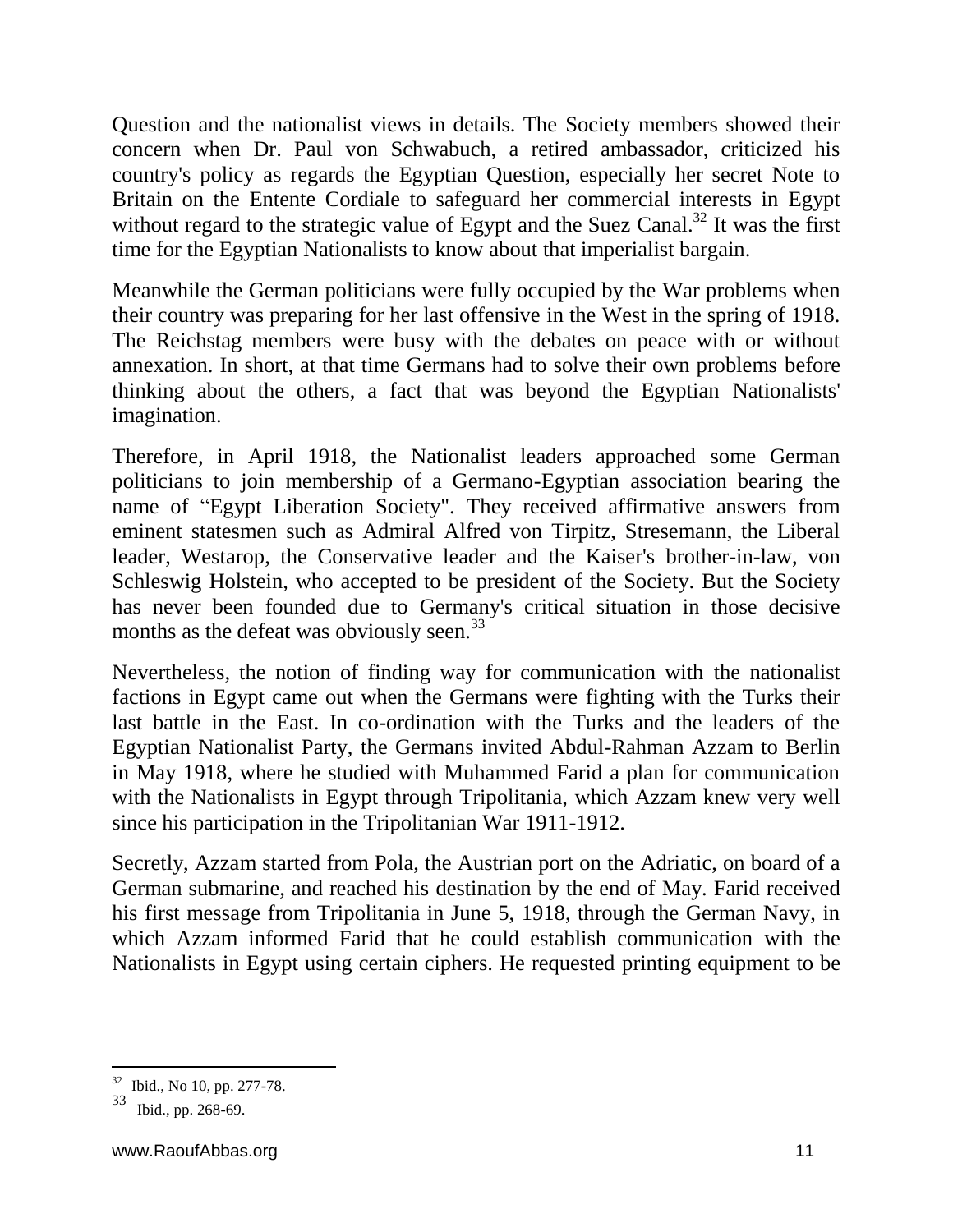used for printing leaflets. The materials in question were smuggled to him by the German Navy.<sup>34</sup>

The Germans were still dreaming of an explosive mass uprising in Egypt to lessen the British pressure on Syria and undermine the Allied war effort in the Near East, but it was too late. The British troops moved on into Northern Syria to take Damascus, the Turks were prepared to admit the defeat and in October 30, they signed an armistice. It was not reasonable to maintain communications with the Nationalists in Egypt, and the Germans terminated Azzam's mission in Tripolitania.

Although Farid appealed to Germany for support, he refrained from committing himself with the German Islamic propaganda when he was approached by the Foreign Ministry to take part in editing *al-Jihad*, a German organ issued in 1915 that appeared in various Islamic languages including Arabic. He believed that Germany sought to control the Pan-Islamic ideas to serve her own interests, and warned Talat Bey the Turkish minister of Interior that leaving the Pan-Islamic propaganda in the German hands might endanger the Ottoman Empire, unless the latter takes the initiative. In various occasions, he told Zimmermann that he was thinking of a Pan-Islamic Union modelled on the same lines as the Pan- Germanic Union, to be founded after the War and led by the Ottomans, but each Muslim country should enjoy autonomy and share equal rights with the Turks. He believed that an alliance between the Germanic and Islamic Unions would be the stronghold against the imperialist European Powers.<sup>35</sup>

When the German authorities proposed, in August 1918, a plan aiming at mobilizing the Egyptian Nationalists who were living in Switzerland by a certain office financed by Germany to help their nationalist aspirations, Farid and the leaders of the Egyptian Nationalist Party sensed that the German Intelligence were behind the offer and refused to be used by them.<sup>36</sup>

However, the armistice of October 1918 and the obvious defeat of Germany had put an end to the hopes of the Egyptian Nationalists in Germany. The defeat did not only affect Germany, but also the future of the Egyptian Nationalist Party's leadership. In Egypt, they were losing ground to the new nationalist leadership of al-Wafd and Sa'ad Zaghloul. Although the pre-war Nationalists remained active as individuals in Europe and as a party in Egypt, they ceased to constitute an

<sup>34</sup> Ibid., p. 280.

<sup>35</sup> Ibid., No 4, p. 132.

 $36$  Ibid., No 10, pp. 285-86.